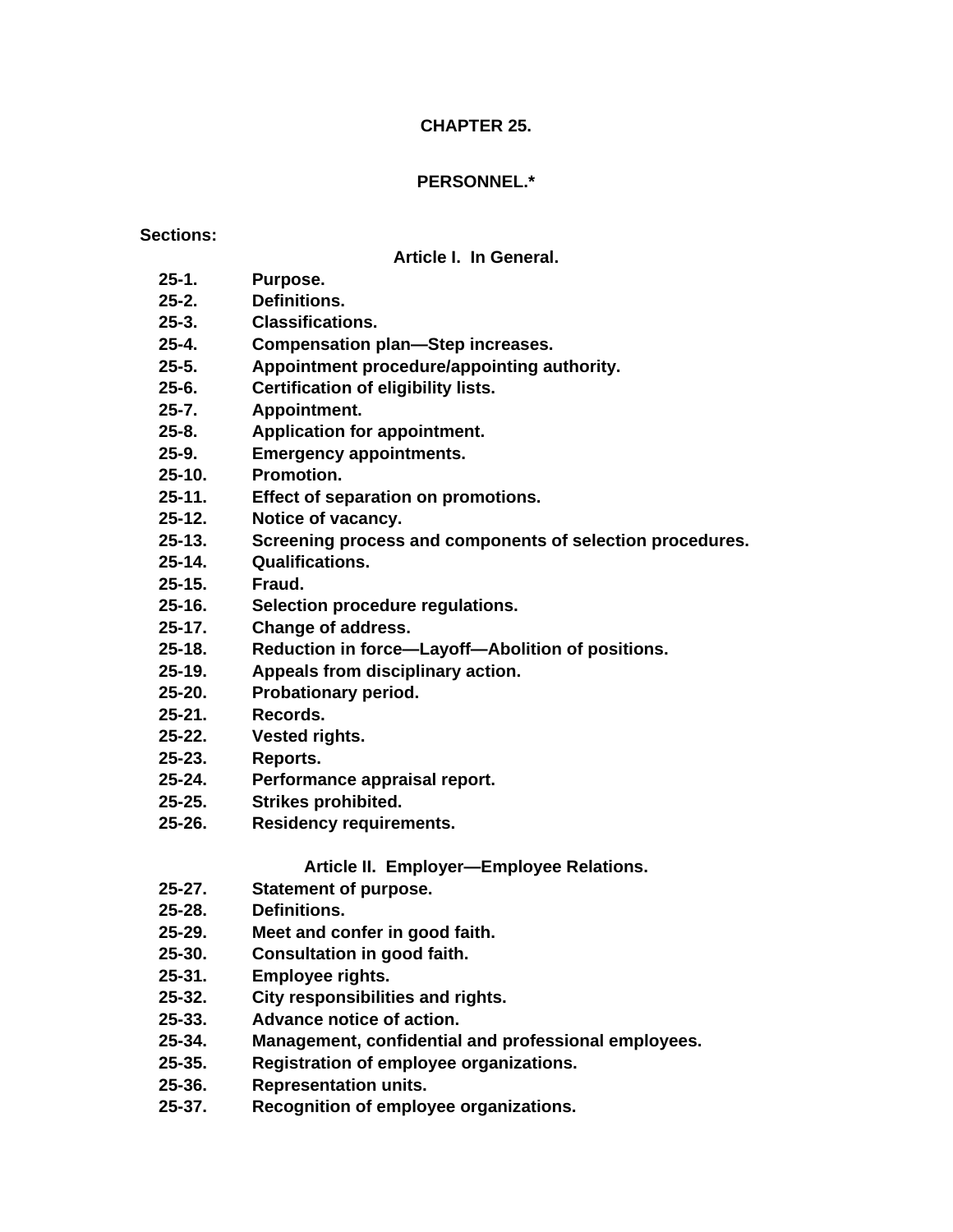- **25-38. Designation of city council representatives.**
- **25-39. Rules and regulations.**
- **25-40. Impasse procedure.**
- **25-41. Memorandum of understanding.**
- **25-42. Grievance procedure.**
- **25-43. Establishment of grievance board.**
- **25-44. Employees at meetings.**
- **25-45. Timetable for submission of requests.**
- **25-46. Membership dues deduction.**
- **25-47. Use of bulletin board.**
- **25-48. Use of city facilities.**

## **Article III. General.**

- **25-49. Adoption of personnel resolution and authority to establish personnel rules.**
- **25-50. Construction.**
- **25-51. Affirmative action.**
- **25-52. Amendments.**
- **25-53. Severability.**
- For state law as to civil service in cities generally, see Gov. C., §§ 45000 to 45210. For power of city manager to employ, discipline and remove all heads of departments, see § 2-6 of this Code. For provisions pertaining to employment of personnel at the airport, see § 4-5.

#### **Article I. In General.**

#### **Sec. 25-1. Purpose.**

 The purpose of this chapter is to facilitate effective and economic service to the public and to provide for a fair and equitable system of personnel management. This chapter is intended to set forth those policies which ensure equitable treatment for those who seek original appointment and career ladder promotions as well as providing for a city personnel system. (Ord. No. 2000 (NCS), § 2.)

#### **Sec. 25-2. Definitions.**

 For the purpose of this chapter, words and phrases shall have the meanings normally ascribed to them unless from the content it is apparent that a different meaning is intended. (Ord. No. 2000 (NCS), § 2.)

## **Sec. 25-3. Classifications.**

 The personnel officer shall cause to have made periodic studies of the classification of each position and shall submit to the city manager for approval any changes deemed desirable to better classify positions within the city services. Such collection of positions shall be known as the classification plan of the city of Salinas.

 Upon approval of the city manager, classifications, including specifications, shall be referred to the city council for final consideration and adoption. (Ord. No. 2000 (NCS), § 2.)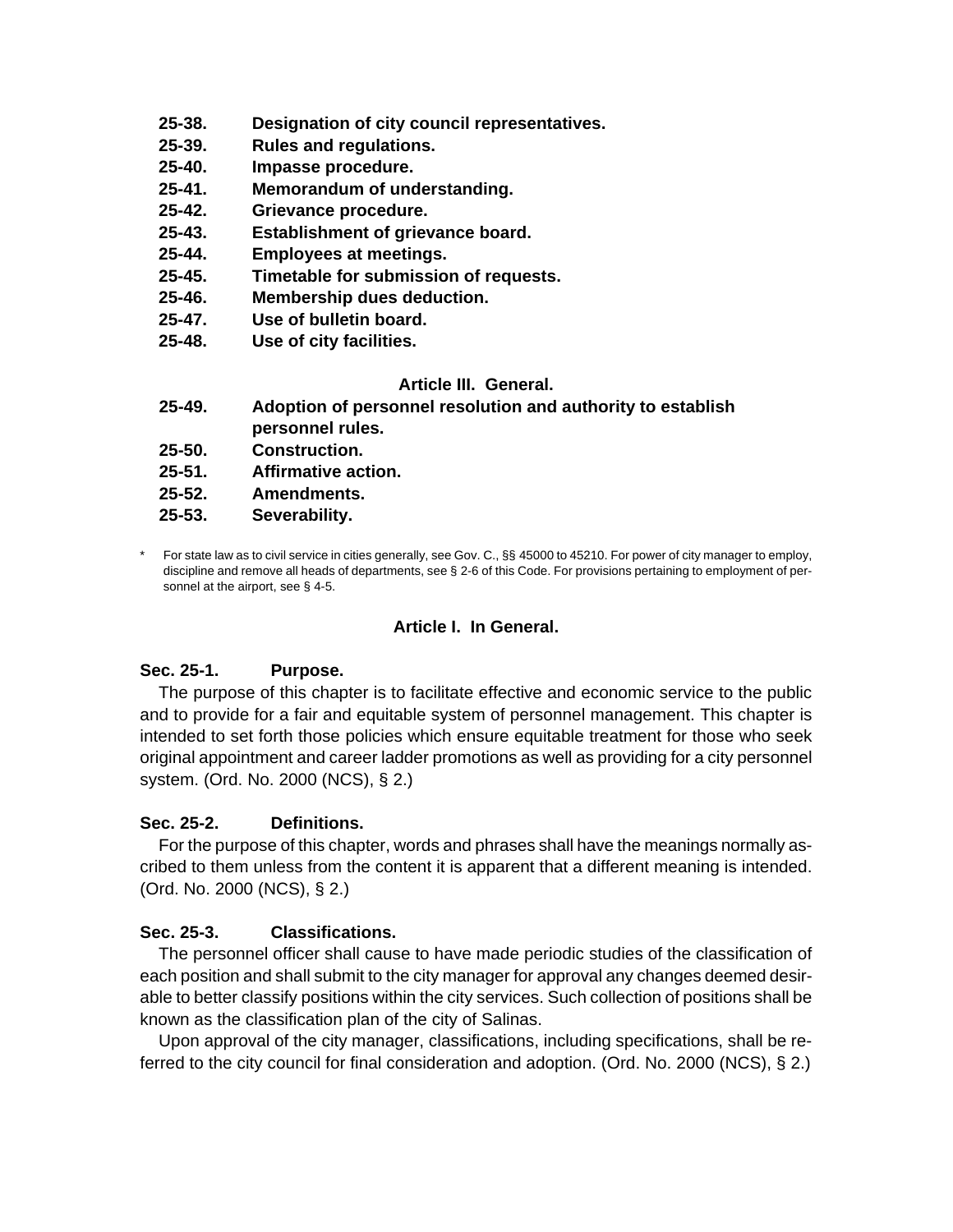#### **Sec. 25-4. Compensation plan—Step increases.**

 The compensation plan adopted by the city council by resolution shall provide for salary schedules, rates, ranges, steps, time of increases, establishment of salary, and any other special compensation or terms related to the total compensation paid to employees. Step increases shall be governed by the following:

 (a) The first step is the minimum rate and normally the hiring rate for the class. In classes where it is difficult to locate qualified personnel, or if a person of unusual qualifications is engaged, the city manager is authorized to hire at any step in the authorized range.

 (b) The second step is an incentive adjustment to encourage an employee to improve his or her work. Employees will be eligible to advance to this step after the completion of at least six months of service at the first step and upon recommendation of the department head and approval by the city manager.

 (c) The third step represents the middle value of the salary range and is the rate that is applicable to a fully qualified, experienced, and ordinarily conscientious employee who has completed a reasonable period of service. Employees shall be eligible to advance to this step after completion of at least twelve months of fully satisfactory service in Step 2 and upon the recommendation of the department director and approved by the city manager. It shall be the general policy that all employees after serving one year in Step 2 should proceed to Step 3, unless it is determined that his or her quality of work or work behavior for some reason does not meet the average standards for qualified employees.

 (d) The fourth step is reserved for employees who are considered to be fully qualified in their classification. An employee shall be eligible to advance to this step after completion of at least twelve months of service in Step 3 upon recommendation of the applicable department director and approval of the city manager. It shall be the policy that all employees will advance to Step 4 of their pay range unless the quality of their work or other work behavior dictates otherwise.

 (e) The fifth step is reserved for employees whose work meets the job standards established for their classification. An employee shall be eligible to advance to this step after completion of at least twelve months of service in Step 4. Advancement will be made upon submission of written communication from the department director substantiating that the quality of the employee's job performance meets the established job standards for the position held. Approval of the city manager is required.

 (f) The sixth step is a longevity step. To be eligible for the sixth step, an employee must have five years of full-time service with the city of Salinas. The employee's most recent performance evaluation must be "meets standard" or greater. The employee must have been at the fifth step for at least one year. Years of service are determined based upon regular employment status. An employee advanced to the sixth step of the pay range shall retain such pay status as long as his or her performance remains at a level which meets job requirements.

 (g) A person who is promoted or reclassified to a classification with a higher salary range shall be raised to the first step of the new range or to one step above his or her old step rate, whichever is higher; provided, however, that in cases where application of this procedure would result in an obvious inequity, the city manager is authorized to allow an additional adjustment of one step or more.

 (h) Notwithstanding any provision of this section to the contrary, upon written recommendation of the department director substantiating that the quality of the employee's work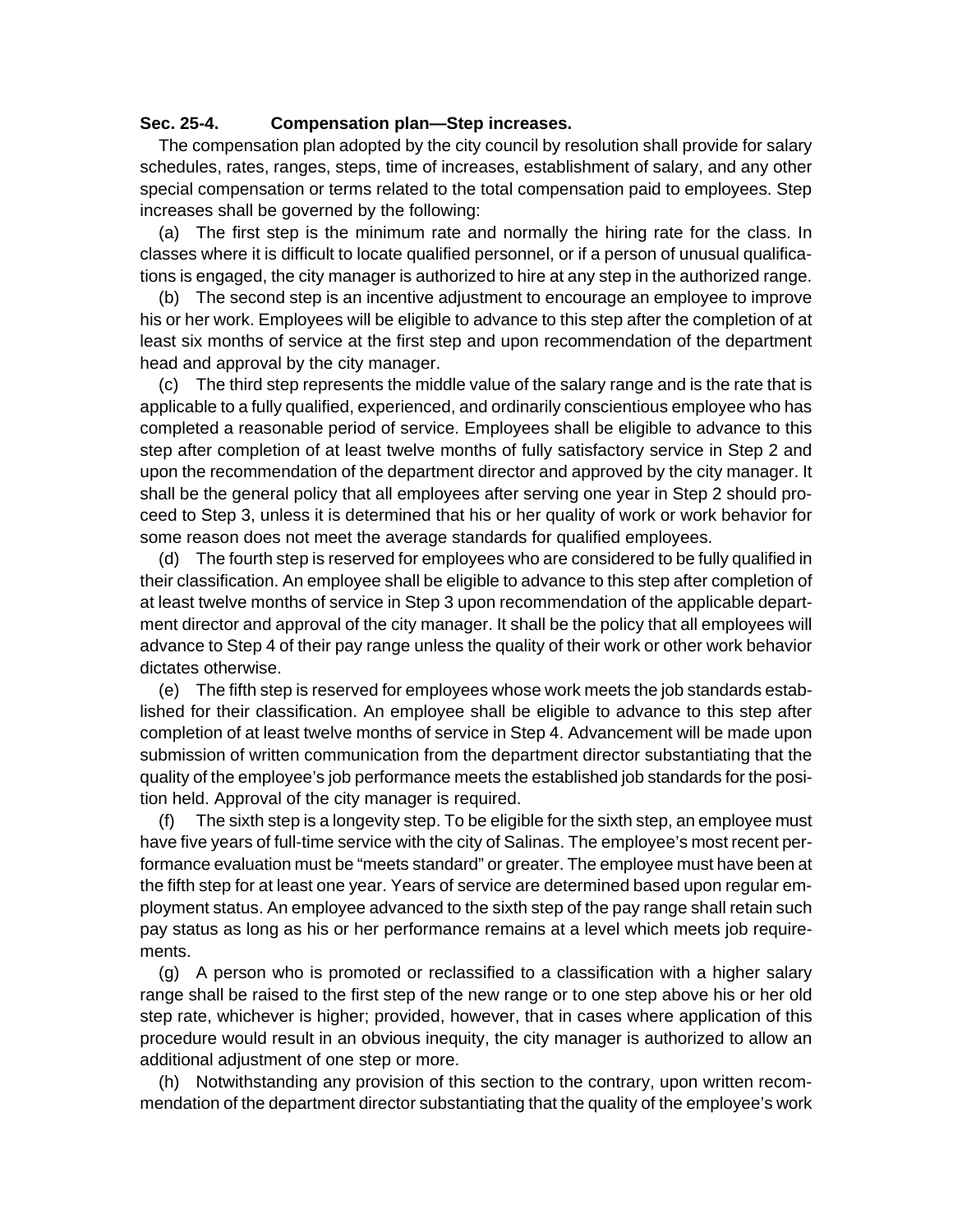is that of a fully qualified, experienced, and conscientious employee, the city manager may approve the advancement of an employee from one step in a salary range to any other step within the same salary range or may accelerate that employee's movement through the salary range by eliminating or modifying the amount of time that must be spent in a given step before advancement to the next step. (Ord. No. 2000 (NCS), § 2; Ord. No. 2115 (NCS), § 1; Ord. No. 2452 (NCS), § 1.)

# **Sec. 25-5. Appointment procedure/appointing authority.**

 Appointments to city service shall be under the direction and control of the city manager or city attorney in cases of attorney and paralegal employees. The city manager may delegate this responsibility to department directors. (Ord. No. 2000 (NCS), § 2; Ord. No. 2113 (NCS), § 2.)

# **Sec. 25-6. Certification of eligibility lists.**

 All original employment and promotions shall be made from eligibility lists established by the personnel officer. Persons shall be placed on an eligibility list after successfully passing the selection process designated for that particular classification by the personnel officer.

 Whenever certification is to be made, the personnel officer shall determine from which eligibility list certification shall be made. The personnel officer shall advise the appointment authority as to the availability of the employees for reinstatement, reemployment, request for transfer, or demotions, and of eligibles on eligibility or promotional lists for the class. (Ord. No. 2000 (NCS), § 2.)

# **Sec. 25-7. Appointment.**

 After interview and investigation, (including but not limited to physical, psychological, polygraph testing, etc.) the authorized appointing authority shall make appointments from among those certified and shall immediately notify the personnel office. If the applicant accepts the appointment and presents him or herself for duty at the prescribed time, he or she shall be deemed appointed; otherwise, he or she shall be deemed to have declined the appointment and his or her name shall be removed from the eligibility list. (Ord. No. 2000 (NCS), § 2.)

# **Sec. 25-8. Application for appointment.**

 All applicants for any type of appointment shall complete the application documents required by the city. Such application forms shall be received by the city personnel officer in the manner and time required by the city. (Ord. No. 2000 (NCS), § 2.)

# **Sec. 25-9. Emergency appointments.**

 To meet the immediate requirements of any emergency or extraordinary condition such as fire, flood, or earthquake which threatens public life or property, any department director may employ such persons as may be needed for the duration of the emergency without regard to this chapter or other rules affecting appointments. All such appointments shall be reported to the personnel officer as soon as possible and shall be limited to a three-day period unless approved in writing by the city manager for a longer duration. (Ord. No. 2000 (NCS), § 2.)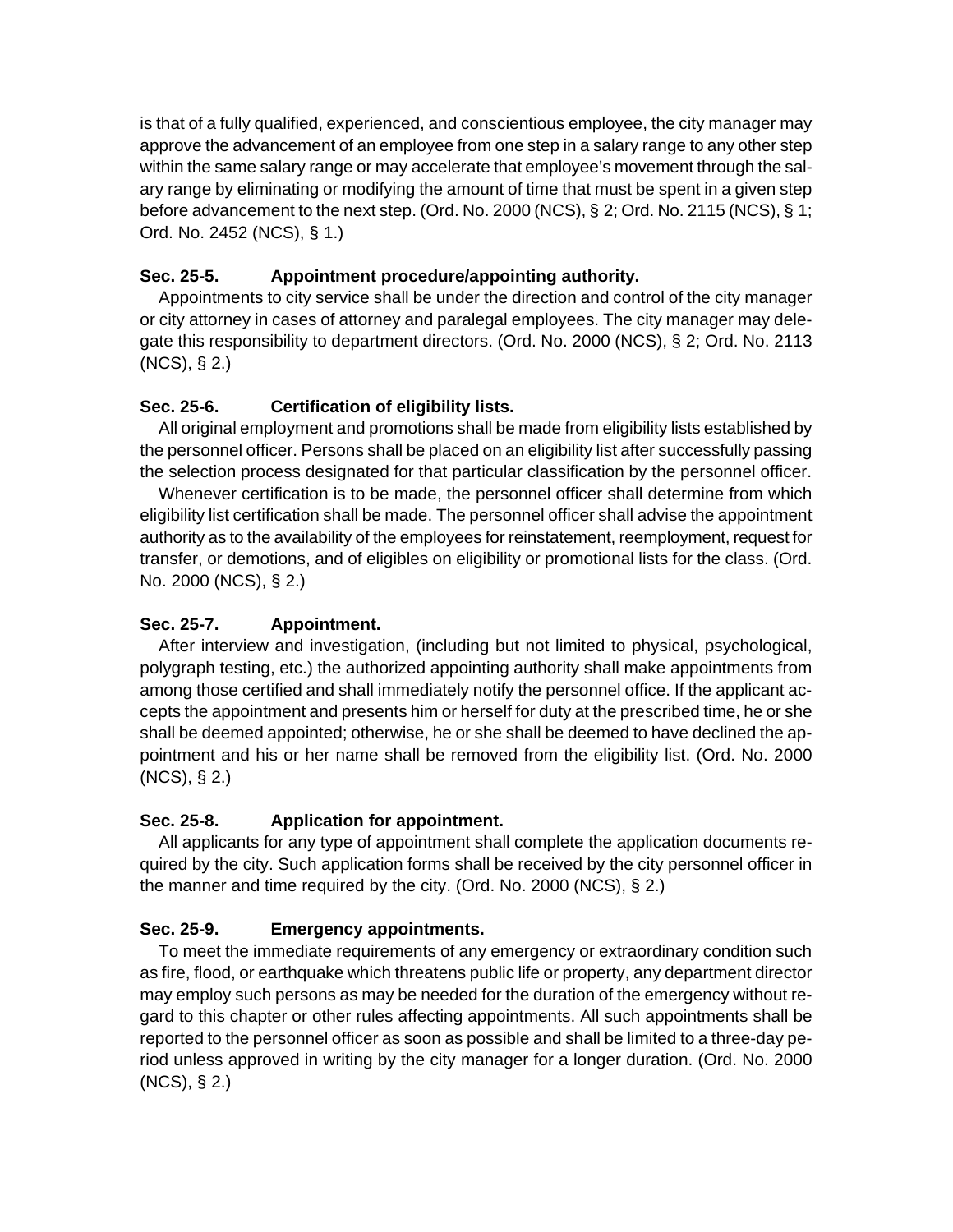#### **Sec. 25-10. Promotion.**

 Vacancies in positions above the lowest rank in any class in the classified service shall be filled as far as practical by the promotion of employees in this service. The personnel officer shall, in each case, determine when an open competitive examination or promotional examination will best serve the interest of the service in attracting well-qualified candidates. Executive, department directors, and management vacancies may be considered separately. (Ord. No. 2000 (NCS), § 2.)

## **Sec. 25-11. Effect of separation on promotions.**

 The name of any employee who has been permanently separated from the service of the city shall be removed from any promotional eligibility list(s). (Ord. No. 2000 (NCS), § 2.)

## **Sec. 25-12. Notice of vacancy.**

 The personnel officer shall prepare recruitment announcements containing a summary of the job description which outline the duties to be performed, a summary of experience desired, education or experience requirements, and other essential information about positions. Notification of the public shall conform with the city personnel rules. (Ord. No. 2000 (NCS), § 2.)

#### **Sec. 25-13. Screening process and components of selection procedures.**

 All applicant screening and components of selection process shall be under the direction of the personnel officer.

 All selection procedures held under the provisions of this chapter shall be competitive and shall be conducted in a fair and impartial manner in accordance with these rules.

 Selection procedures for employment shall be practical and reasonably related to the duties of the position to which the applicant seeks appointment and which fairly test the relative capability of the applicant to discharge the duties of the position. The city shall establish the specific selection components which may include any and all of those components established by the city personnel rules. (Ord. No. 2000 (NCS), § 2.)

## **Sec. 25-14. Qualifications.**

 The city shall establish minimum qualifications for positions within the city's service. Applicants not meeting the minimum qualifications shall not be considered for employment. (Ord. No. 2000 (NCS), § 2.)

## **Sec. 25-15. Fraud.**

 Fraudulent conduct or false statement by an applicant or by others with the applicant's knowledge and acquiescence shall be deemed cause for exclusion from a selection procedure, removal from an eligibility list, or discharge from the service after appointment; provided, that the applicant shall be offered an opportunity prior to removal to be heard by the personnel officer in his or her own behalf. (Ord. No. 2000 (NCS), § 2.)

#### **Sec. 25-16. Selection procedure regulations.**

 Applicants for employment or promotion shall attend at the place designated by the personnel officer for the conduct of selection procedures at the time for which they are scheduled, and any applicant who appears late may be excluded. Failure to appear at any of the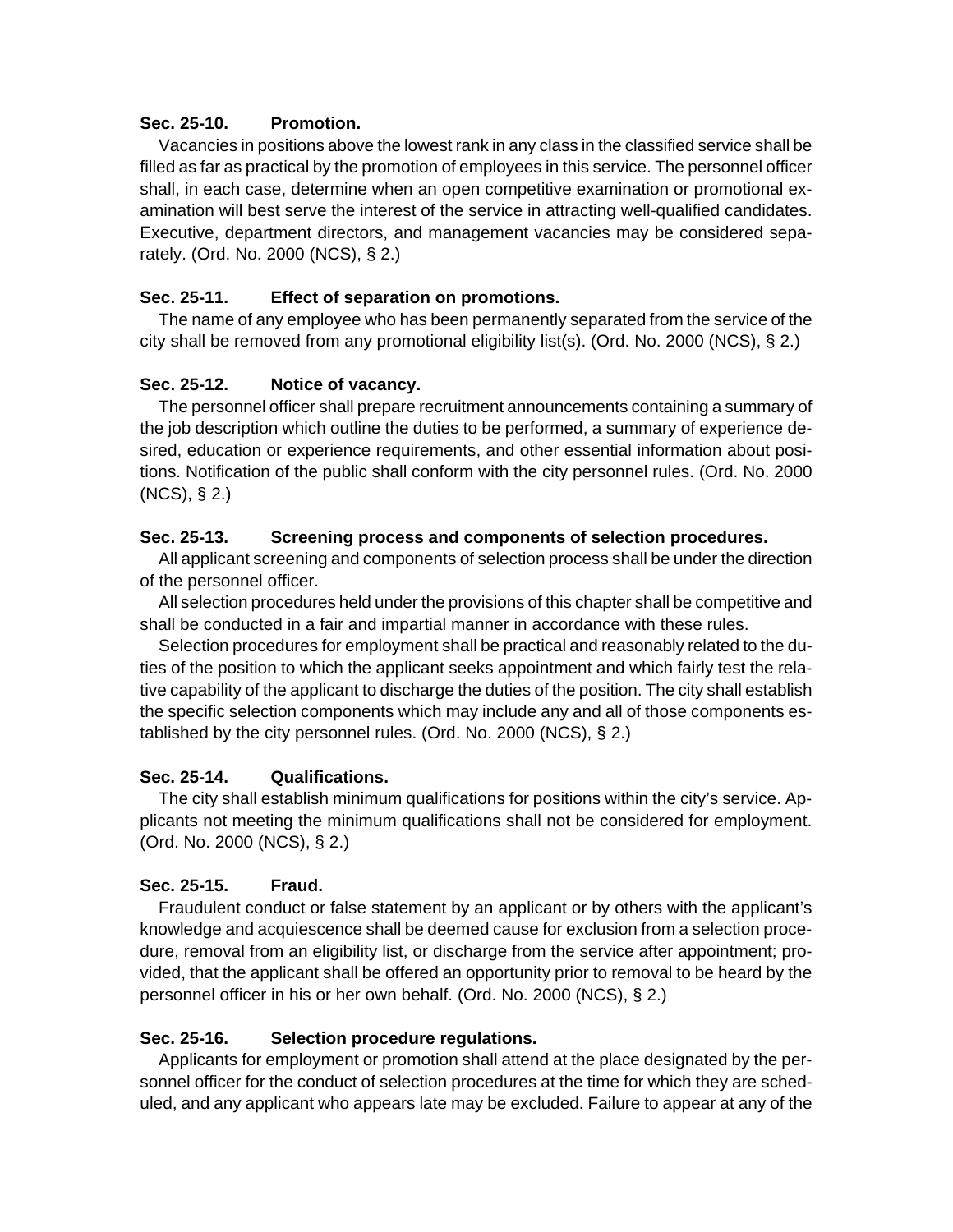components of the selection process may exclude the applicant from further consideration. Applicants will only be admitted to the place to which the selection procedures are conducted upon the production of a notice sent to them or other vehicle approved by the city. (Ord. No. 2000 (NCS), § 2.)

## **Sec. 25-17. Change of address.**

 Applicants changing their post office box or place of residence after filing an application shall notify the personnel office of such changes in writing immediately. Failure to do so will be treated as the fault of the applicant and may result in his or her failure to be notified of an examination, or his or her failure to be certified for appointment, or failure to receive any other notice or communication which the personnel officer may send him or her. (Ord. No. 2000 (NCS), § 2.)

## **Sec. 25-18. Reduction in force—Layoff—Abolition of positions.**

 Procedures for reduction in force shall be specified in the city personnel rules. Whenever it becomes necessary, in the opinion of the city council, to abolish a regular position or reduce the number of officers or employees in a given class in the classified service and to discharge the officer or officers, employee or employees holding such position or positions, for economy reasons or for any other cause, the city council may do so by stating in its proceedings the reasons therefor. Should such position be reestablished or such position or positions be refilled within one year, the officer or employee previously discharged shall be appointed thereto if they are still available for employment. All layoffs shall be governed by the personnel rules and regulations. (Ord. No. 2000 (NCS), § 2.)

# **Sec. 25-19. Appeals from disciplinary action.**

 Any regular or probationary employee shall have the right to appeal from disciplinary action as defined in the personnel rules. (Ord. No. 2000 (NCS), § 2.)

## **Sec. 25-20. Probationary period.**

 All original and promotional appointments shall serve a probationary period established in the city personnel rules. (Ord. No. 2000 (NCS), § 2.)

## **Sec. 25-21. Records.**

 The official employee records shall be maintained by the personnel office under the control of the personnel officer. (Ord. No. 2000 (NCS), § 2.)

# **Sec. 25-22. Vested rights.**

 Provisions of this chapter and of the personnel resolution and the personnel rules with respect to vacation, sick, or annual leave overtime, other leaves or benefits shall not give rise to any vested right or interest of any employee and may be modified or repealed, in whole, or, in part, at any time subject to city code, state law and federal law.

 At the time of adoption, nothing herein shall be deemed to reduce or remove vacation, sick leave, overtime, other leaves or benefits that have accrued to any employee. (Ord. No. 2000 (NCS), § 2.)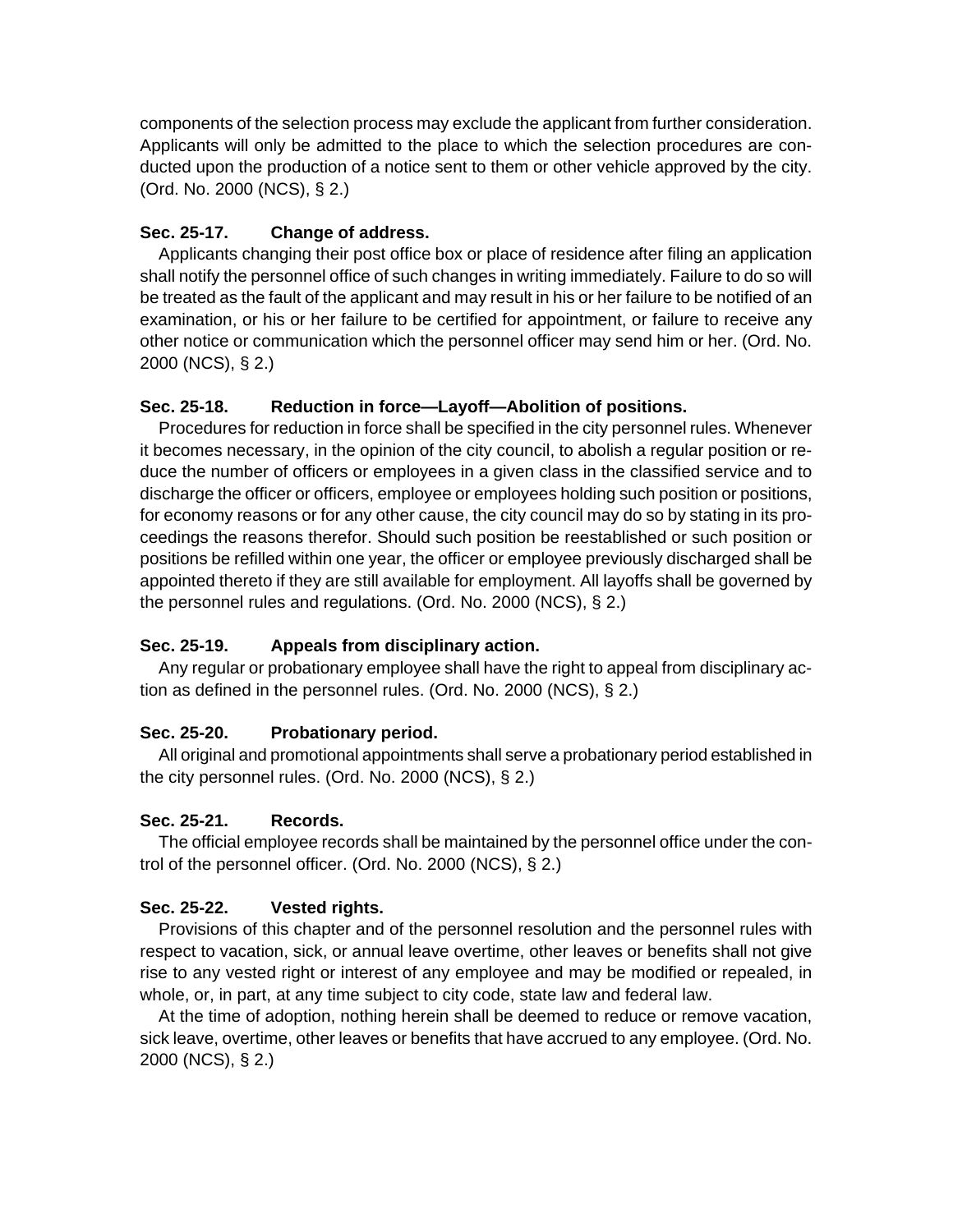### **Sec. 25-23. Reports.**

Each department shall report to the personnel officer in writing as follows:

- (a) All appointments, promotions, transfers or demotions in city service;
- (b) All separations from city service;
- (c) All disciplinary actions;
- (d) Employee evaluations;
- (e) All other personnel actions. (Ord. No. 2000 (NCS), § 2.)

## **Sec. 25-24. Performance appraisal report.**

 A system of compulsory periodic ratings performed at least once a year shall be established by the personnel officer for all employees in the classified city service. The process and procedure shall be established by the personnel rules. (Ord. No. 2000 (NCS), § 2.)

## **Sec. 25-25. Strikes prohibited.**

 All strikes by public employees that create a substantial and imminent threat to the health or safety of the public are illegal and are prohibited as provided by law. Violation of this provision by an employee may be cause for discharge or other disciplinary action. (Ord. No. 2000 (NCS), § 2.)

## **Sec. 25-26. Residency requirements.**

 The city may establish residency requirements pursuant to law and the city personnel rules. (Ord. No. 2000 (NCS), § 2.)

## **Article II. Employer—Employee Relations.**

## **Sec. 25-27. Statement of purpose.**

It is the purpose of these rules:

 (a) To insure an equitable and uniform basis for employer-employee relations within the city government;

 (b) To maintain open channels of communication and permit the exchange of information and ideas in a cooperative manner;

 (c) To promote understanding of the rights and obligations of this city's government and recognized employee organizations concerning employer-employee relations;

 (d) To bring together the points of view of management and employees in order to promote improved performance combined with the well-being of those employees. (Ord. No. 2000 (NCS), § 2.)

## **Sec. 25-28. Definitions.**

 Terms used herein that are used in Government Code Section 3500 et seq. will have the same meaning as in said code, and have been restated herein for the purpose of convenience, together with certain other definitions which are unique to this section.

(a) "Appropriate unit" means a unit established pursuant to Section 25-35 of this Code.

 (b) "City" means the city of Salinas, a municipal corporation, and where appropriate herein, city refers to the city council, the governing body of the city, or any duly authorized management employee as herein defined.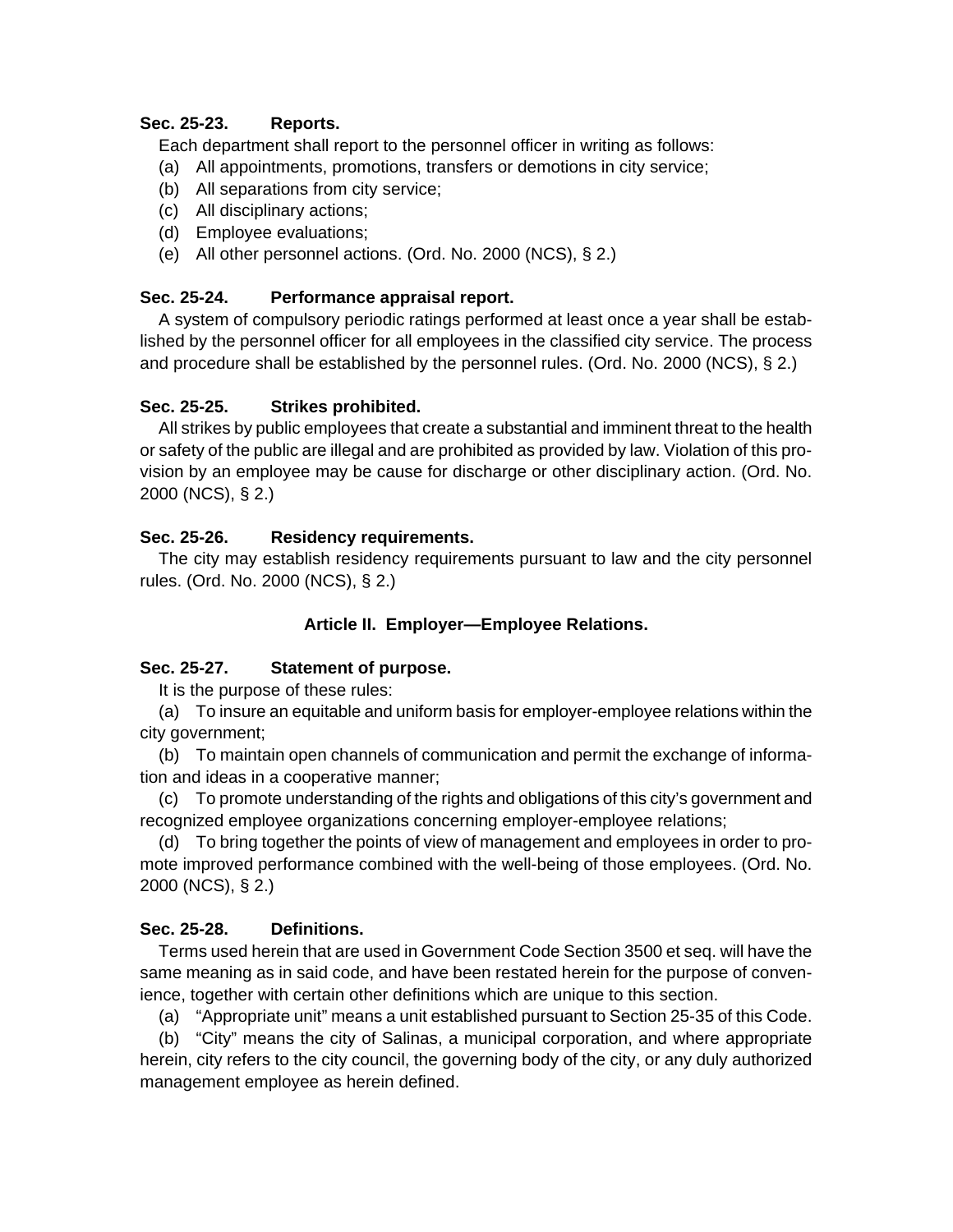(c) "Employee" means any person who has completed a probationary period employed by the city in the classified service excepting members of the city council, members of appointed boards and commissions.

 (d) Employee, Confidential. "Confidential employee" means an employee who is privy to decisions affecting employer-employee relations.

(e) Employee, Management. "Management employee" means:

 (1) Any employee having significant responsibilities for formulating and administering city policies and programs, including but not limited to, the city manager and department directors;

 (2) Any employee having authority to exercise independent judgment, to hire, transfer, suspend, layoff, recall, promote, discharge, assign, reward, or discipline other employees, or having the responsibility to direct them, or to adjust their grievances, or effectively to recommend such action, if, in connection with the foregoing, the exercise of such authority is not merely routine or clerical in nature, but requires the use of independent judgment. This definition is intended to maintain the levels and types of classifications on a list of management positions in effect on the date this ordinance is adopted.

 (f) "Employee organization" means any organization which includes employees of the city and which has as one of its primary purposes, the representation of such employees and their relations with the city.

 (g) "Employee representatives" means the authorized representative of a recognized employee organization.

 (h) "Employer-employee relations" means the relationship between the city and its employees and their employee organization, or when used in general sense, the relationship between city management and employees or employee organizations.

 (i) "Grievance" means any disagreement concerning the interpretation of the appropriate MOU or application of this ordinance or the rules and regulations governing personnel practices or working conditions.

 (j) "Impasse" means a deadlock in discussions held between the majority representatives and the city council representatives over any matters concerning which they are required to meet and confer in good faith or over the scope of such subject matter.

 (k) "Majority representative" means an employee organization or its duly authorized representative that has been granted formal recognition by the city council as representing the majority of employees in an appropriate unit.

 (l) "Meet and confer in good faith" means the performance by duly authorized city council representatives and the duly authorized majority representatives of a recognized employee organization of their mutual obligation to meet and confer in good faith regarding matters within the scope of representation, including wages, hours and other terms and conditions of employment in an effort to:

(1) Reach agreement on those matters within the authority of such representatives; and

 (2) Reach agreement on what will be recommended to the city council on those matters within the decisionmaking authority of the city council. The good faith attempt to reach an agreement does not require either party to agree to a proposal or to make a concession.

 (m) "Memoranda of understanding" or "MOU" means a written understanding reached by representatives of city and recognized employee organizations.

 (n) "Recognized employee organizations" means any employee organization which has been formally acknowledged by the city council as an employee organization that repre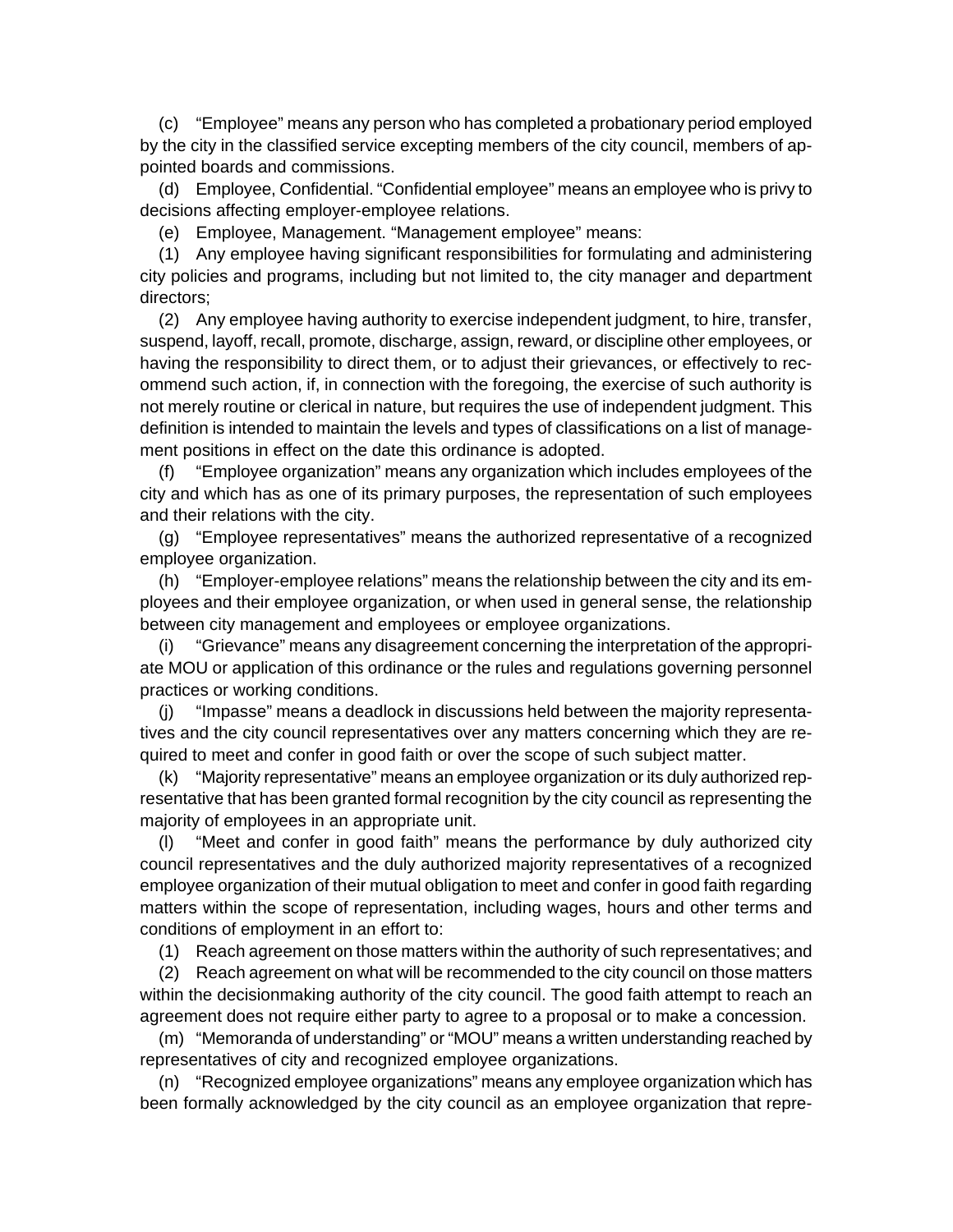sents employees of the city. Formal recognition includes the right to meet and confer in good faith with the city council representatives as the majority representative in an appropriate unit.

 (o) "Scope of representation" means all matters relating to employment conditions, and employer-employee relations including wages, hours, and other terms and conditions of employment. City responsibilities and rights as outlined in Section 25-32 are excluded from the scope of representation. (Ord. No. 2000 (NCS), § 2.)

#### **Sec. 25-29. Meet and confer in good faith.**

 Within a reasonable time after being requested by either party, the city council representatives and recognized employee organization representatives shall meet and confer in good faith as defined in this article regarding matters within the scope of representation including wages, hours and other terms and conditions of employment within the appropriate unit. The city council representatives shall not be required to meet and confer in good faith on any subject preempted by federal law, state law or by the city Charter, nor shall it be required to meet and confer in good faith on employee or city rights as defined in the appropriate sections of this article. Proposed amendments to this article are excluded from the scope of meeting and conferring. Only recognized employee organizations, shall have access to the meet and confer process. Upon request, pursuant to this article, representatives of a recognized employee organization shall have the right to meet and confer in good faith with the appropriate city representatives regarding wages, hours and other terms and conditions of employment as defined in this article and the applicable state law. (Ord. No. 2000 (NCS), § 2.)

## **Sec. 25-30. Consultation in good faith.**

 All matters affecting employer-employee relations, including those that are not subject to meeting and conferring, may be subject to consultation. The city council representative or designee shall consult in good faith with representatives of all recognized employee organizations on employer-employee relations matters which affect them. (Ord. No. 2000 (NCS),  $§ 2.$ 

#### **Sec. 25-31. Employee rights.**

 The employees of the city shall have the right to form, join and participate in the activities of employee organizations of their own choosing for the purpose of representation on all matters of employer-employee relations, including but not limited to wages, hours, other terms and conditions of employment.

 The employees of the city shall also have the right to refuse to join or participate in the activity of employee organizations, and shall have the right to represent themselves individually in their employment relations with the city.

 The city and employee organizations shall not interfere with, intimidate, restrain, coerce, or discriminate against employees because of their exercise of their rights under this section. (Ord. No. 2000 (NCS), § 2.)

#### **Sec. 25-32. City responsibilities and rights.**

 City rights include but are not limited to, the exclusive right to determine the mission of its constituent departments, commissions and boards; to determine the procedures and stan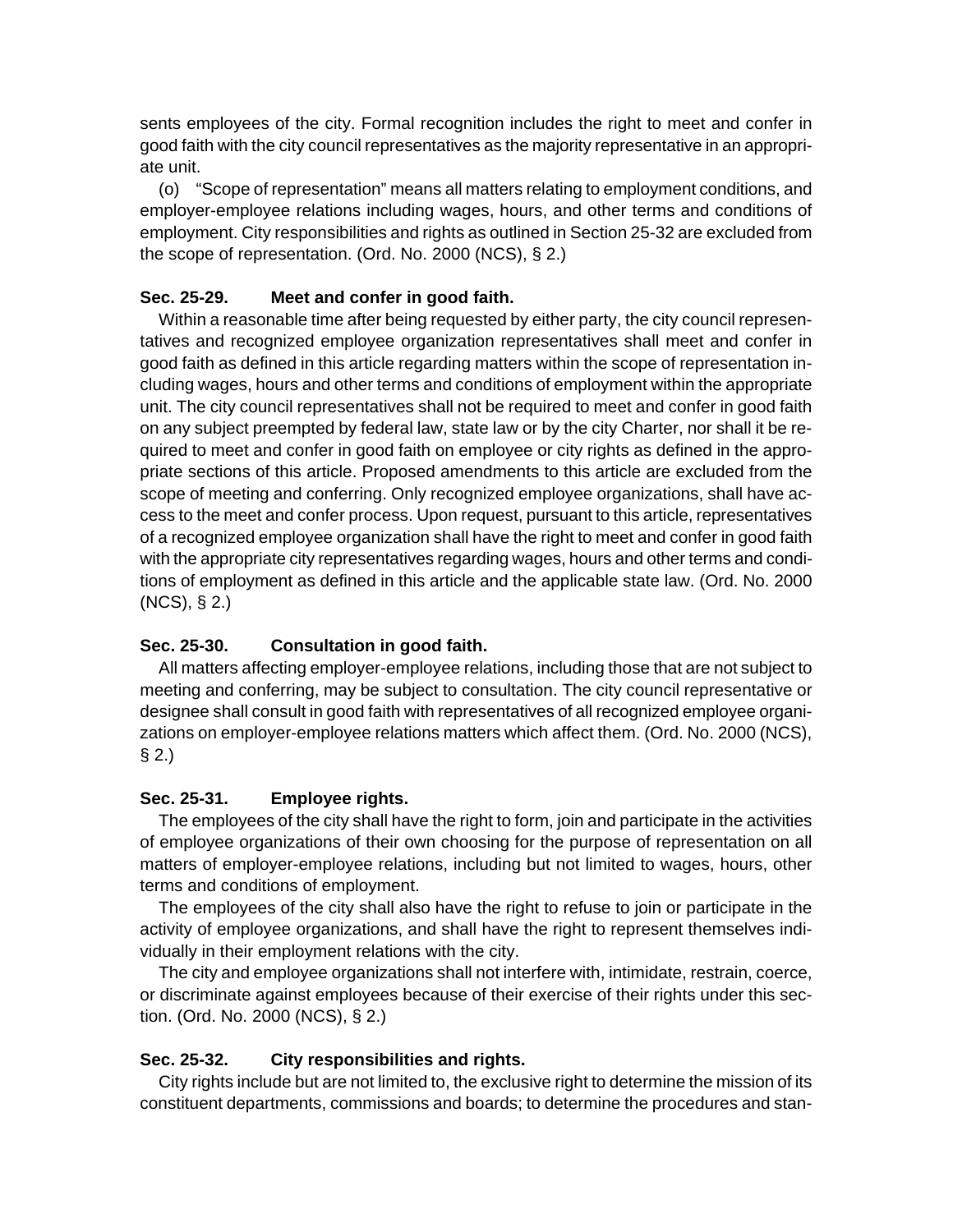dards of selection for employment and promotions; to direct its employees; to assign work to employees in accordance with the requirements determined by the city; to establish and change work schedules and assignments; to determine the content of job classifications; to hire, transfer and to lay off employees for lack of work; to suspend, discipline and discharge employees for proper cause; to expand or diminish the services; to subcontract any work or operation; and to determine the methods, means and personnel by which government operations are to be conducted. (Ord. No. 2000 (NCS), § 2.)

## **Sec. 25-33. Advance notice of action.**

 Except in cases of emergency, each recognized employee organization affected shall be given reasonable written notice of any ordinance, rule, resolution or regulation directly relating to matters within the scope of representation proposed to be adopted by the city council, and shall be given the opportunity to meet with the city council representative prior to its adoption. (Ord. No. 2000 (NCS), § 2.)

## **Sec. 25-34. Management, confidential and professional employees.**

 The city council authorizes the city manager to designate the employees by job Title which have been determined to be management, confidential or professional employees. Management or confidential employees shall not hold office, serve on a committee involved in matters within the scope of representation, or represent any employee organization which includes employees who are not management employees, nor may any employee organization representing nonmanagement employees represent management employees or management organization represent nonmanagement employees. (Ord. No. 2000 (NCS), § 2.)

# **Sec. 25-35. Registration of employee organizations.**

 (a) Application For Registration. An organization that desires to be registered as a recognized employee organization shall file with the personnel office the following documents signed by its presiding officer:

- (1) Name and address of employee organization;
- (2) Name and titles of its officers;

 (3) Names of two employee organization representatives who are authorized to speak on behalf of its members;

(4) Certified copy of the employee organization's constitution or bylaws;

 (5) A statement whether the employee organization is a chapter or local of or affiliated directly or indirectly in any manner with a regional or state or national or international organization, and if so, the name and address of each regional, state, national or international organization;

 (6) The names and addresses of no more than two persons to whom notice sent by regular United States mail will be deemed sufficient notice to the employee organization;

 (7) A statement that the employee organization has no restriction on membership based upon race, color, creed, sex, national origin, age, or handicapped status;

 (8) A list of names of the employees it represents, together with each employee's class, title and department;

 (9) A request that the city council recognize the employee organization as a representative of the employees and the appropriate unit for the purpose of meeting and conferring in good faith on all matters within the scope of representation;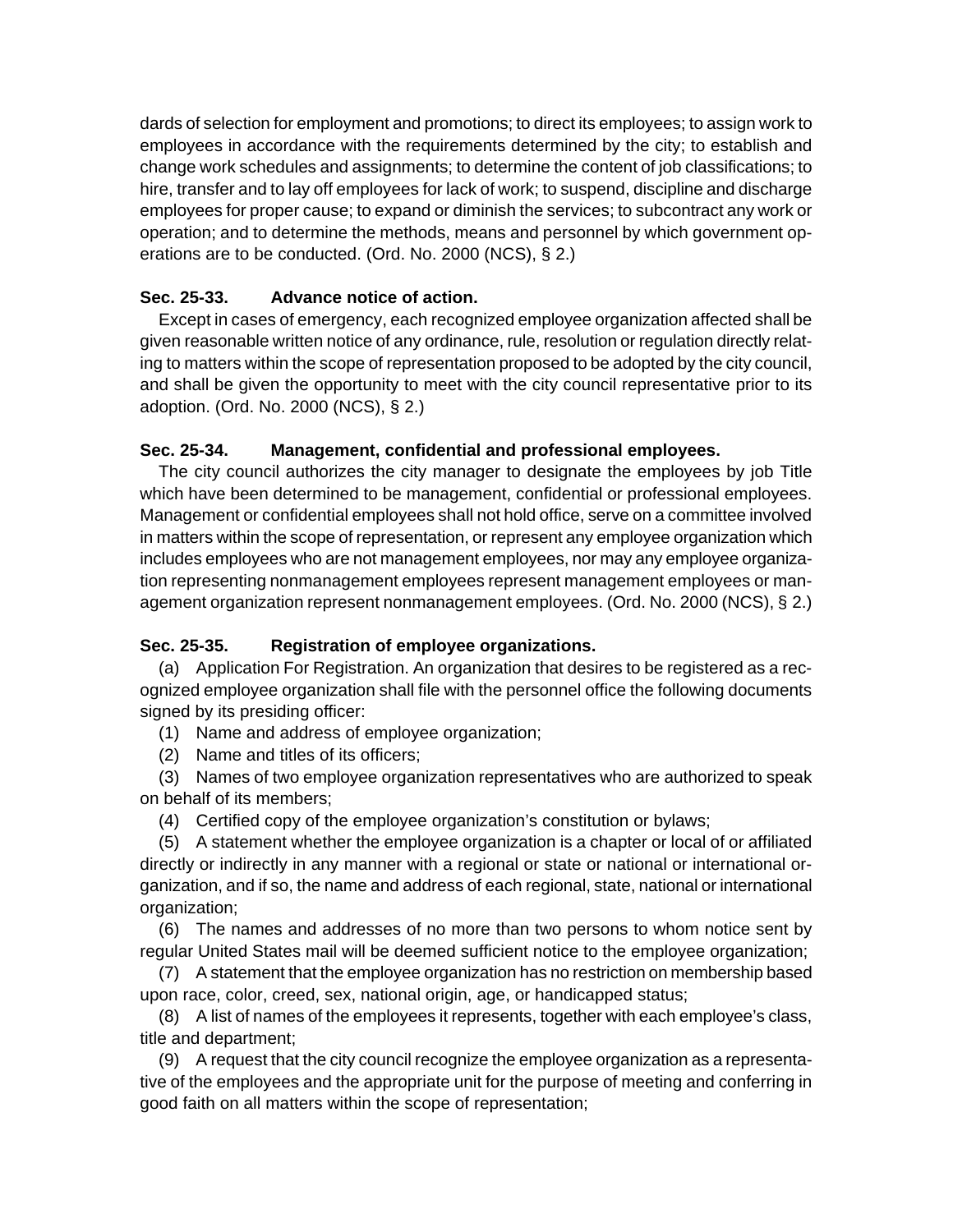(10) Organizational Changes. Once registered, the employee organization shall notify the city manager in writing of any changes the employee organization makes in those items required by Section 25-35(a)1, (a)2, (a)4, and (a)6 within ten days of such change.

 (b) Registration. Upon receipt and verification of all the information required by the above section, the city manager shall in writing notify the organization of the city's position as outlined in the sections above in this article. (Ord. No. 2000 (NCS), § 2.)

#### **Sec. 25-36. Representation units.**

 (a) Appropriateness of Unit. The appropriateness of a representation unit shall be governed by the following factors:

 (1) That it is the broadest, feasible group based upon internal and occupational community of interest;

 (2) That the history of representation is used as one factor to determine appropriateness;

(3) That the unit does not contain classifications or individuals restricted by this article;

 (4) That the classifications in the unit have a community of interest such as skills, working conditions, job duties or similar educational requirements:

(5) That no city classification shall be in more than one representation unit.

 (b) Establishment A representation unit may be established by petition of eligible employees within their proposed unit or by the employee relations officer. Petitions shall be filed with proof of employee approval equal to at least fifty percent of the eligible employees within the proposed unit. Petition shall be filed with the city manager who will review the appropriateness of the representation unit. He or she shall also give notice of filing to the employees in the proposed units and to any recognized employee organization that has filed a written request for such notice. The petition for the establishment of a representation unit may be combined with the petition that seeks to certify an employee organization as a recognized employee organization and must include a decertification petition as outlined in this article, (25-37(g)) if it is a reconstruction of an existing unit.

 Petition for the establishment of a representation unit which would involve reconstruction of an existing unit may be made only during the month of October preceding the expiration date, if any, of an MOU to which the existing unit is a party.

 (c) Challenge by Employee Organization. If an employee organization desires to challenge the appropriateness of the proposed representation unit and seeks to establish a different unit, it shall file a petition with the city manager requesting a unit determination within thirty days of the filing of a petition that it seeks to challenge.

 (d) Challenge by the City Manager. If the city manager decides to challenge the appropriateness of the proposed representation unit, he or she shall give notice within thirty days of filing the original petition to the petitioner concerned of such challenge.

 (e) Certification of an Unchallenged Unit. If there has been no petition or notice filed challenging the petition to establish a representation unit within thirty days, the city manager shall certify to the petitioner that the representation unit has been established.

 (f) Amendment of Petitions. If a challenge is lodged, the city manager shall notify the original petitioner in writing. If an amended petition is not filed within seven days of such notice, the petition and challenge shall be transmitted to the State Conciliation Service as provided below. Upon the filing of an amended petition, the original petition shall be deemed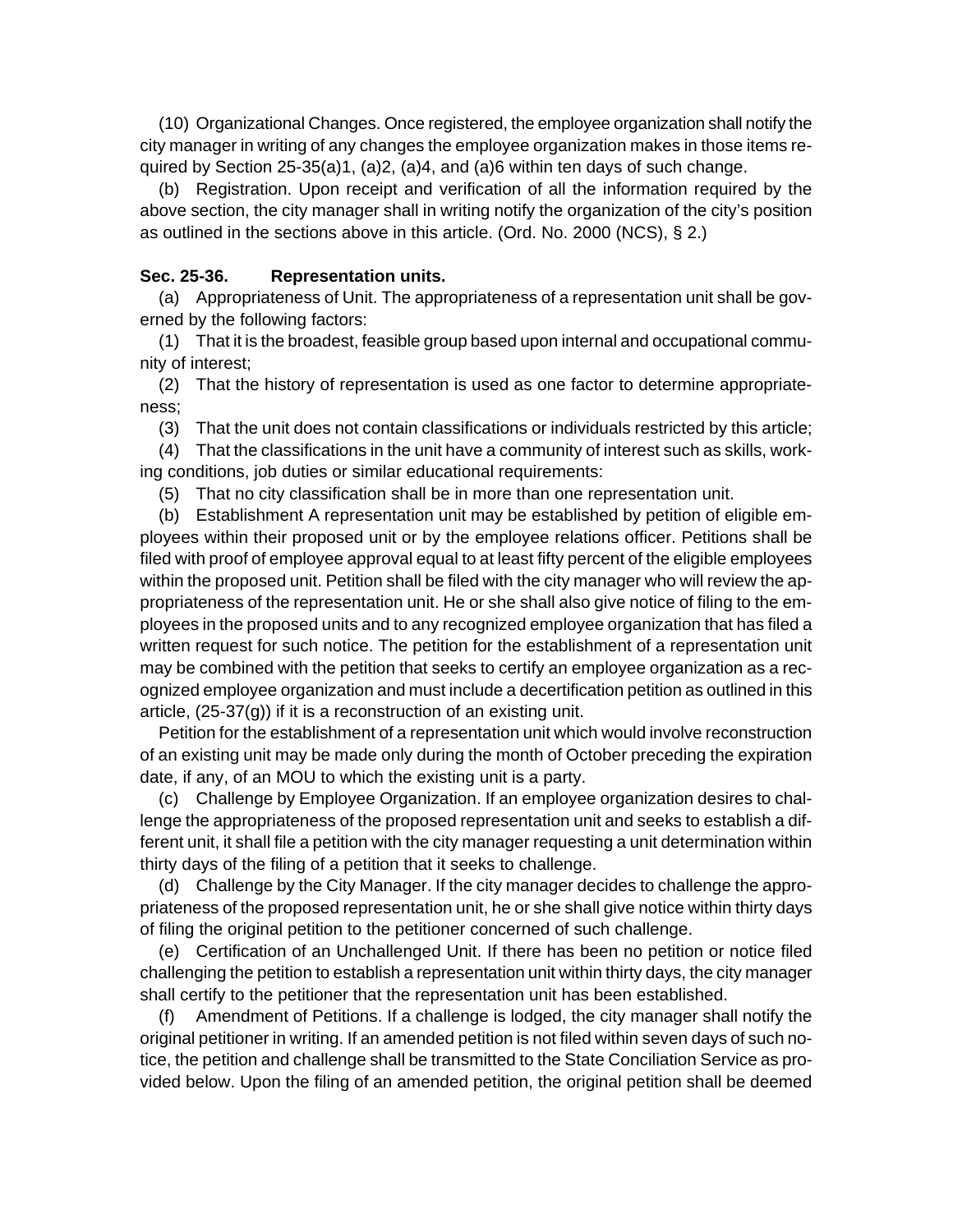revoked and the amended petition shall be processed as an original petition as set forth above.

 (g) Determination of a Dispute. If a challenging petition has been duly filed and the challenge has not been resolved by amendment or withdrawal, the city manager shall first transmit the petition of the challenge with a request for determination to the State Conciliation Service which shall utilize its procedures to determine the appropriate representation unit or units. On suggestion of the State Conciliation Service, an alternate dispute resolution agency may be selected whose cost shall be borne equally by the city and the employee organization originating the request for establishment of the unit. In resolving a representation unit dispute, it is recommended that the State Conciliation Service or alternate agency shall in each case determine the broadest feasible grouping based upon such factors as internal and occupational community of interest and the history of representation. No city classifications shall be included in more than one representation unit. The State Conciliation Service, or alternate agency, may adopt rules governing its process of determination and may consolidate the petitions for hearing. The decision of the State Conciliation Service, or those of an alternate agency, shall be transmitted to the city manager and the petitioner. The decision of the State Conciliation Service or alternate agency shall be a determining factor subject to appeal to the city council whose decision on appeal shall be final. (Ord. No. 2000 (NCS), § 2.)

#### **Sec. 25-37. Recognition of employee organizations.**

 (a) Petition. An employee organization that seeks certification as a recognized employee organization shall file a petition with the city manager. The petition shall identify the representation unit requested or established pursuant to Section 25-35, for which petitioner seeks recognition and shall include a statement of reasons for the composition of the unit, including the community of interest. The petition shall be accompanied by all the documents required by Section 25-35 in the request for registration.

 (b) Majority and Minority Petitions. The city manager shall determine the percentage of proof of employees' approval greater than fifty percent of the employees within a representation unit which shall be certified as a majority petition. A petition accompanied by proof of employee approval of between thirty and fifty percent of the employees within the representation unit shall be certified as a minority petition.

 (c) Challenge. The city manager shall give written notice of his/her certification of a majority or minority petition to the petitioner, to the employees involved, and to the recognized employee organization that has filed a written request for receipt of such notice. Another employee organization may file a challenging petition seeking to become the recognized employee organization within the representation unit.

 (d) Election—Challenge Majority Petition. If the minority petition is filed against the majority petition for a certified employee organization that is accompanied by proof of employee organization that is accompanied by proof of employee approval equal to at least thirty percent of the employees within the representation unit, the city manager shall refer the matter and a request for an election to the State Conciliation Service, or suggested alternate, which shall call and conduct a secret ballot election pursuant to Section 25-36(g).

 (e) Election—Minority Petition. If a minority petition is filed, the city manager shall request the State Conciliation Service, or suggested alternate, to conduct a secret ballot election pursuant to Section 25-36(g), whether or not a challenging petition is filed. If a challeng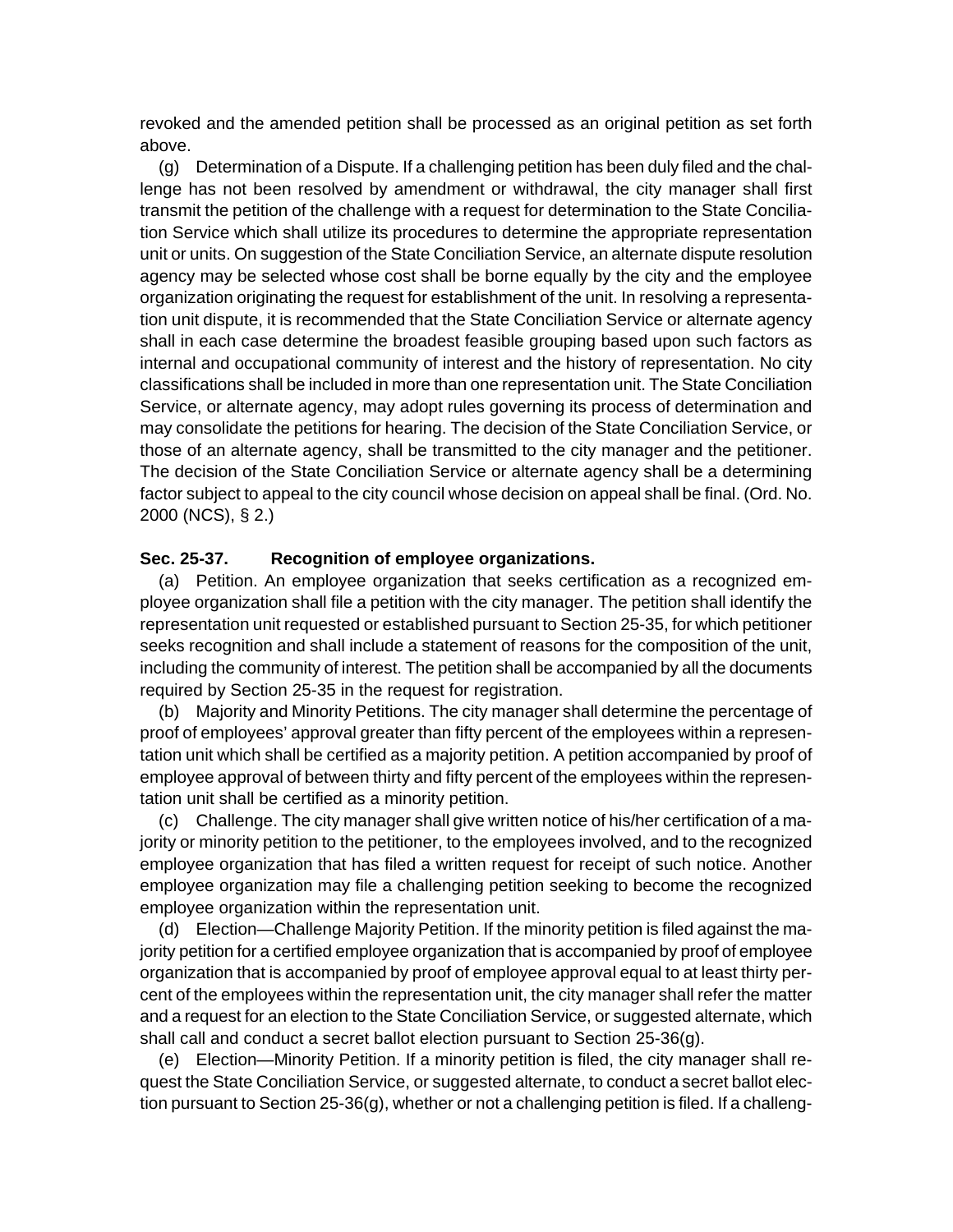ing petition is filed against the minority petition and is accompanied by proof of employee equal to at least ten percent of the employees within the representation unit, the election agency shall include the challenging employee organization on the ballot.

 (f) Election Procedures. Whenever an election agency calls for an election pursuant to this article, it shall include the choice of no organization on the ballot. Employees entitled to vote on the representational election shall be those current employees within the representation unit whose names also appear on the payroll immediately prior to the date of election. An employee organization shall be certified by the city manager as the recognized employee organization within the representation unit if the majority of those casting valid ballots at the election choose said organization.

 In an election where none of the choices receive a majority of ballots cast, a run-off election shall be conducted between the two choices receiving the largest number of ballots cast.

 There shall be no more than one representation election in any twelve month period within the same representation unit.

 (g) Decertification Procedure. A decertification petition may be filed with the city manager by employees or an employee organization to determine whether or not a recognized and certified employee organization continues to represent a majority of employees within the representation unit. Such a petition may be received by the city manager only during the month of October preceding the expiration date of an existing MOU. When such valid petition has been filed, the State Conciliation Service, or suggested alternate, shall conduct an election to determine whether or not the incumbent recognized employee organization shall be decertified if the majority of those casting ballots vote for decertification, or in appropriate cases, if the majority vote for the petitioning organization. In the absence of decertification, the certification of a recognized employee organization shall continue on a year-to-year basis. If a decertification petition contains proof of at least seventy-five percent of the employees in the representation unit, the city manager will decertify the incumbent employee organization without an election provided, however, that an employee organization must comply with Section 25-36 of this article. (Ord. No. 2000 (NCS), § 2.)

#### **Sec. 25-38. Designation of city council representatives.**

 The city council shall designate by resolution a representative to represent the city in all matters of employer-employee relations with the authority to meet and confer in good faith on matters within the scope of representation, including wages, hours and other terms and conditions of employment. The city council representative so designated is authorized to delegate these duties and responsibilities. (Ord. No. 2000 (NCS), § 2.)

## **Sec. 25-39. Rules and regulations.**

 The city council may adopt such rules and regulations as they deem necessary or convenient to implement the provisions of this article and Chapter 10 Division 4, Title 7 of the Government Code of the state of California (Section 3500 et seq.). (Ord. No. 2000 (NCS), § 2.)

#### **Sec. 25-40. Impasse procedure.**

 The impasse procedure shall only be utilized when all reasonable attempts to reach an agreement through negotiations have been unsuccessful.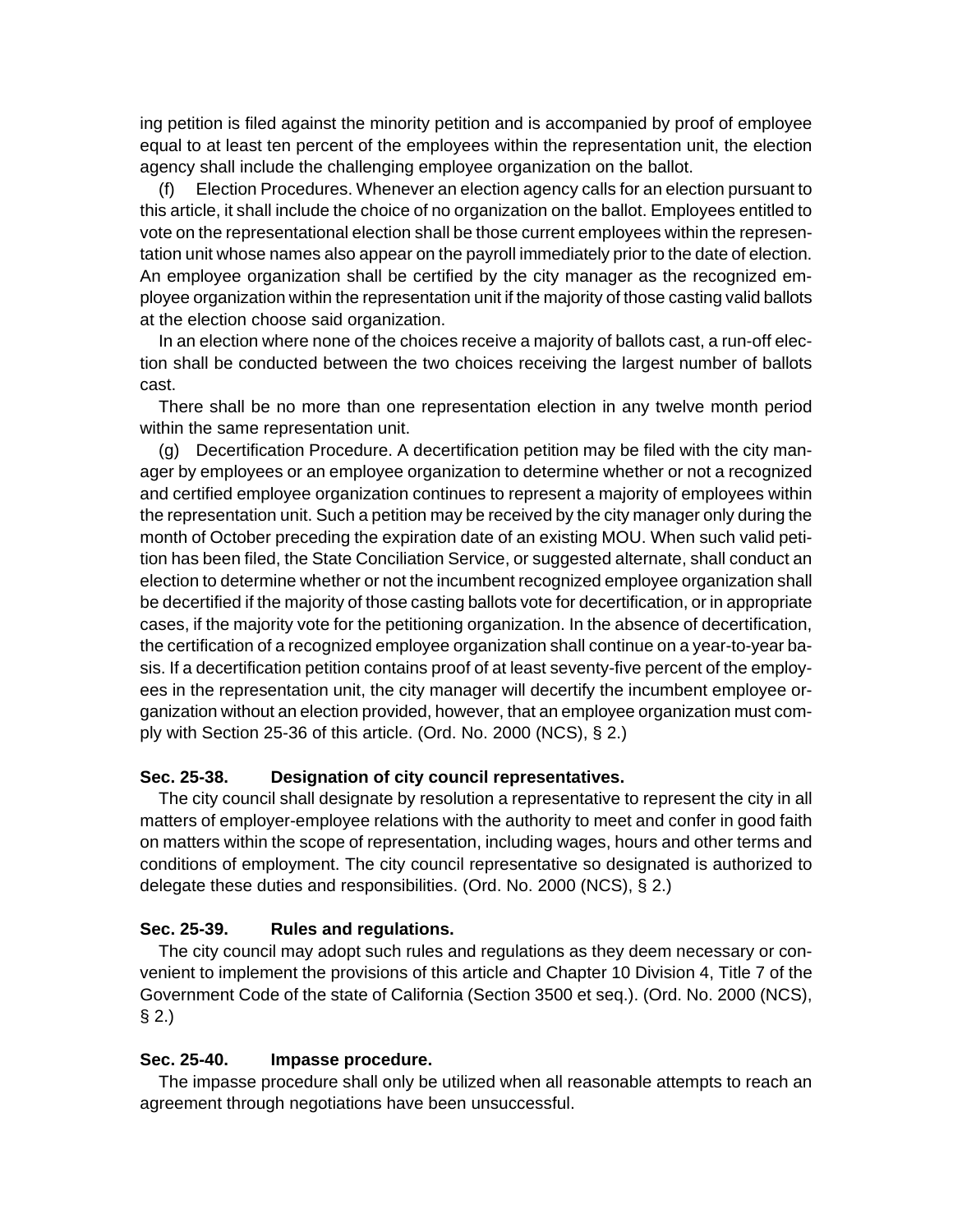The parties may mutually agree to mediation of the impasse. If the parties agree to mediation but are unable to agree on a mediator, the parties shall request the services of the State Conciliation Service, or alternate agency, to provide a mediator. Cost will be borne equally between the city and the recognized employee organization. The mediator or mediator agency shall make no public recommendation nor take any public position concerning the issues, but shall work directly with the parties involved. If mediation is agreed upon but unsuccessful, either party may initiate the completion of the impasse procedure by filing with the other party affected a written request for an impasse meeting, together with a written statement of its position on all disputed issues. An impasse meeting shall then be scheduled by the designated council representative before the city council.

 The purpose of such impasse meeting is twofold: (1) to permit a review of the positions of each party in a final effort to reach agreement from the disputed issues; and (2) if agreement is not concluded, the mediator, if any, shall prepare an advisory report with his/her recommendations for an agreement. Either party may then institute request for a meeting before the city council which shall be public. The city council decision and determination shall be final. (Ord. No. 2000 (NCS), § 2.)

#### **Sec. 25-41. Memorandum of understanding.**

 If agreement is reached by city council representatives and a recognized employee organization, they shall jointly prepare a written memorandum of such understanding. If an MOU contains an expiration date, either party to the MOU may declare intentions to initiate meet and confer sessions with regards to revisions to the MOU within the time specified in Section 25-45. Notice of intention must be in writing and must be accompanied by a written statement setting forth revisions desired by the party serving notice. If the notice of intention is declared by the recognized employee organization, the notice shall be delivered to the city manager. If the notice of intention is declared by the city, the notice shall be delivered to the president of the organized employee association/union.

 In the event neither party declares its intention to revise the MOU within the time specified in Section 25-45, the MOU will automatically be renewed for one more year. (Ord. No. 2000 (NCS), § 2.)

#### **Sec. 25-42. Grievance procedure.**

 Any employee may file a grievance regarding an issue which arises out of the course and scope of his/her employment with the city for which proceedings are not otherwise provided. Complaints shall be processed in accordance with personnel rules established by the city.

See Personnel Resolution—Article XII. (Ord. No. 2000 (NCS), § 2.)

#### **Sec. 25-43. Establishment of grievance board.**

 A grievance board is established to hear employee grievances pursuant to the personnel resolution. The composition of the city's grievance board will be four members appointed by the city council. The fourth member of the board will serve as an alternate member. No member of this board will be employed by or affiliated with the city. Each recognized employee organization will be authorized to submit the name of one candidate to the city council. The council will appoint one member of the board from this list and select one more of their own choosing. The third member will be selected by the two appointees. The fourth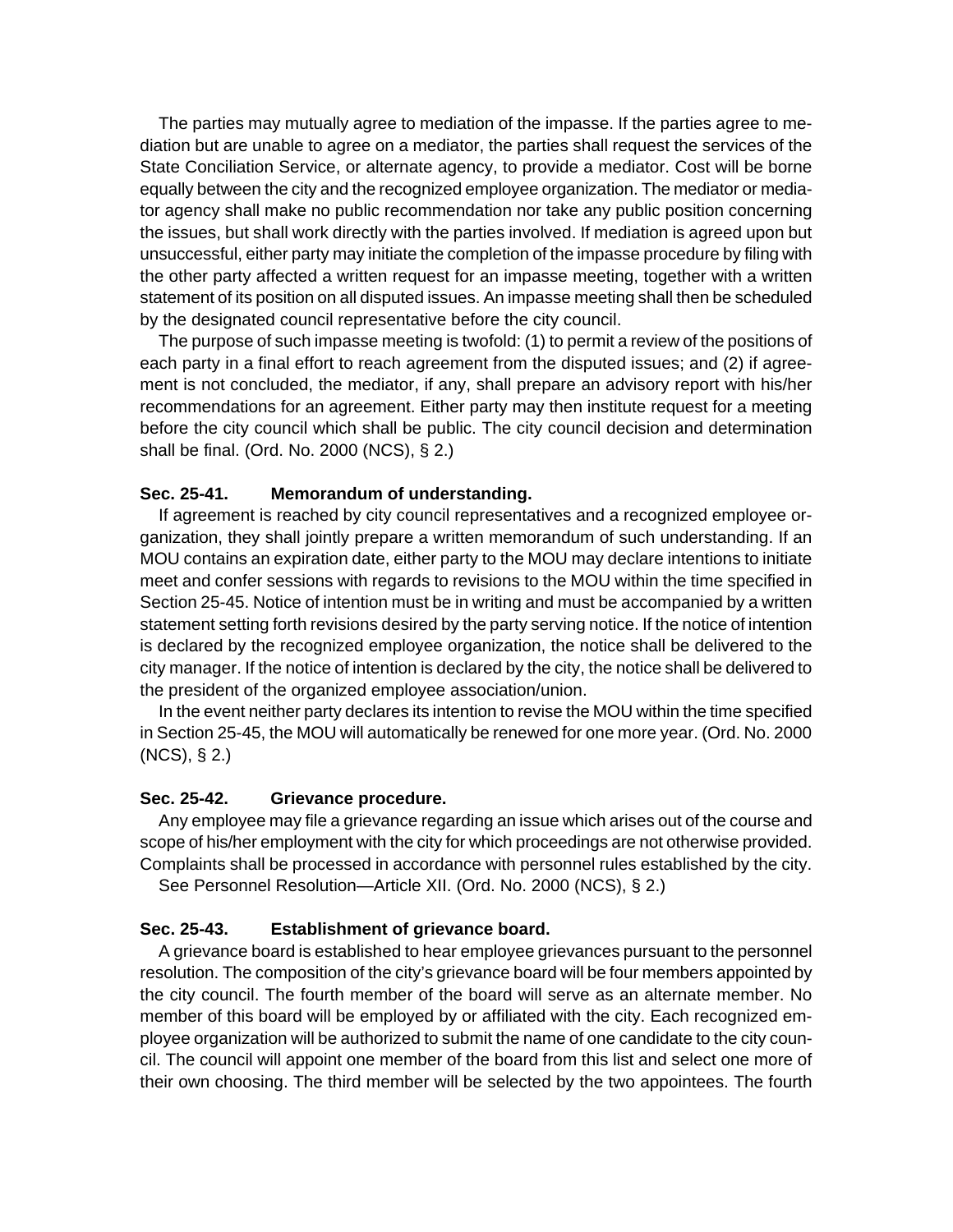member will be recommended by the board and submitted to the city council for approval. The term of appointment shall be for five years.

 In the alternative, the composition of the grievance board may differ pursuant to the terms of a memorandum of understanding duly executed by the city and the recognized employee organization. Any such change in the composition of the grievance board shall not affect the jurisdiction of the board. (Ord. No. 2000 (NCS), § 2; Ord. No. 2342 (NCS), § 1.)

## **Sec. 25-44. Employees at meetings.**

 A maximum of two employees representing the recognized employee organization may be released from work without loss of pay or benefits to meet with the city council representatives in employer-employee relations. The limitation of two employees may be waived upon mutual written agreement between the city council representative and the recognized employee organization. Such employees shall obtain permission through supervisory channels before leaving their work or work location. (Ord. No. 2000 (NCS), § 2.)

## **Sec. 25-45. Timetable for submission of requests.**

 Requests from recognized employee organizations for changes in wages, fringe benefits and other terms and conditions of employment shall be submitted no later than ninety days prior to the expiration date of an existing MOU for consideration by the city council representative. Negotiations, once requested, shall begin with recognized employee organizations no later than sixty days prior to the expiration date of an MOU. (Ord. No. 2000 (NCS), § 2.)

## **Sec. 25-46. Membership dues deduction.**

 Only a recognized employee organization may have the regular dues of its members deducted from the employee's paychecks and only upon the written authorization of the individual employee. The form of the authorization shall be approved by the personnel officer. (Ord. No. 2000 (NCS), § 2.)

## **Sec. 25-47. Use of bulletin board.**

 Space shall be made available to recognized employee organizations on existing departmental and city bulletin boards within the respective work area, provided such use does not interfere with the needs of the department and the materials posted are not derogatory to the city, employees of the city, or other employee organizations in the judgment of the city council representative. (Ord. No. 2000 (NCS), § 2.)

# **Sec. 25-48. Use of city facilities.**

 Recognized employee organizations may distribute pamphlets, brochures and membership cards in city facilities only during the nonworking hours of the employees involved. No unrecognized employee organization shall engage in organized activities or distribution of pamphlets or similar literature in connection therewith on any city property. Recognized employee organizations may hold meetings of their members or representatives on city property during nonworking hours, provided space is available, and upon approval of the appropriate department director and the city representative. (Ord. No. 2000 (NCS), § 2.)